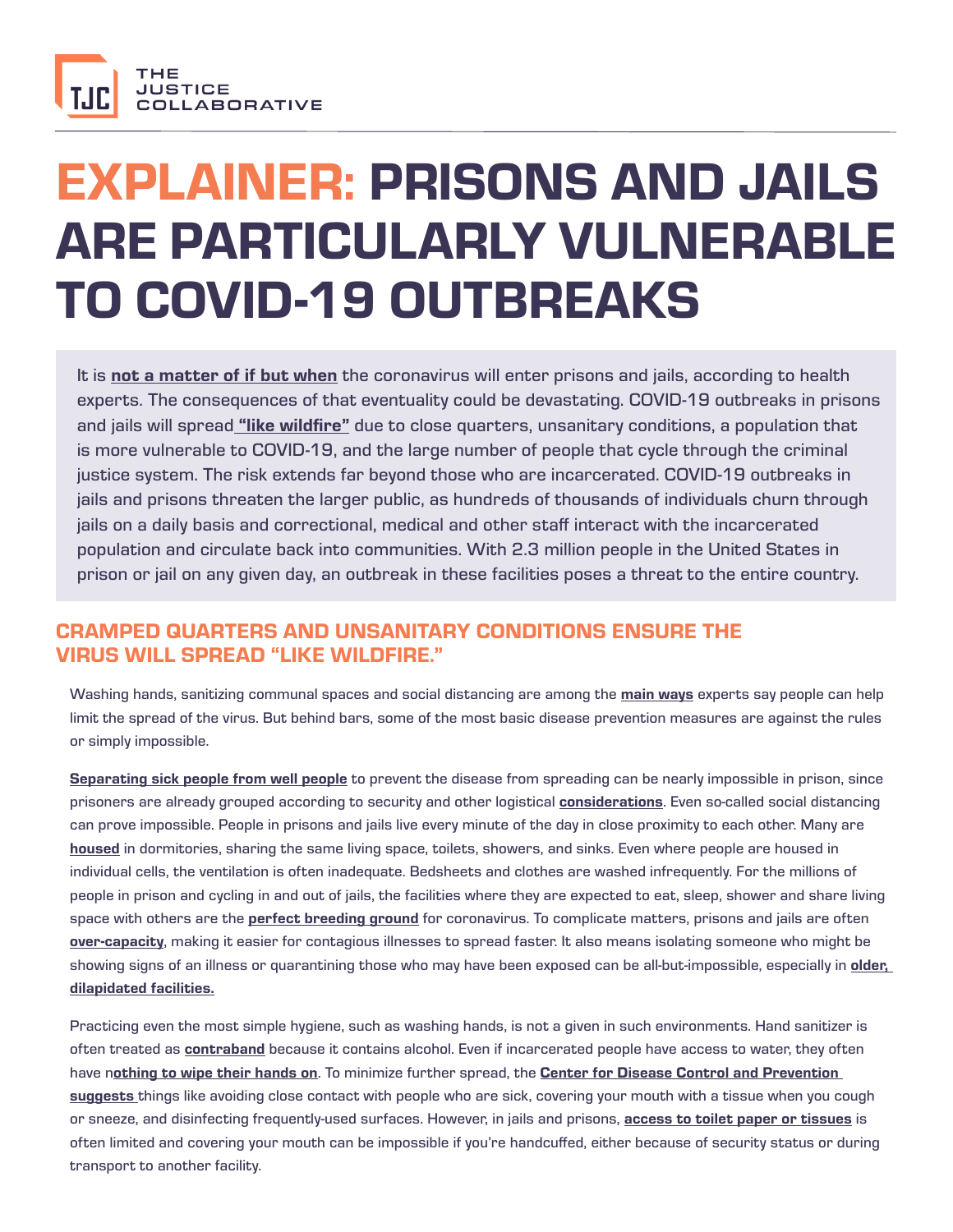## INCARCERATED PEOPLE REPRESENT THE MOST VULNERABLE DEMOGRAPHIC AND LOW QUALITY HEALTH CARE MAKES IT WORSE.

Not only does the coronavirus spread quickly in closed spaces like [cruise ships](https://www.latimes.com/california/story/2020-03-09/what-we-know-about-grand-princess-docking-coronavirus-quarantine), [nursing homes](https://www.nytimes.com/2020/03/07/us/coronavirus-nursing-home.html), and jails and prisons, many people who are incarcerated also have health **[conditions](https://www.prisonerhealth.org/educational-resources/factsheets-2/chronic-and-infectious-diseases-in-justice-involved-populations/)**, like diabetes or HIV, that make them vulnerable to severe consequences of COVID-19. With about [40 percent of inmates](https://www.phillytrib.com/news/examining-health-care-in-u-s-prisons/article_43520055-789e-52a9-aed5-eaf1c75c7c36.html) suffering from a chronic health condition, the overall health profile of incarcerated people is abysmal. Health conditions, such as asthma, tuberculosis, and heart-related problems, that make diseases like COVID-19 more dangerous are [far more common](https://www.prisonpolicy.org/blog/2020/03/06/pandemic/) in the incarcerated population than in the general US population<sup>1</sup>:

 $\sim$ 

 $\sim$ 

|                                       | Prevalence of health condition by population |                      |                        |                      |
|---------------------------------------|----------------------------------------------|----------------------|------------------------|----------------------|
| <b>Health condition</b>               | <b>Jails</b>                                 | <b>State prisons</b> | <b>Federal prisons</b> | <b>United States</b> |
| Ever tested positive for Tuberculosis | 2.5%                                         | 6.0%                 |                        | 0.5%                 |
| Asthma                                | 20.1%                                        | 14.9%                |                        | 10.2%                |
| Cigarette smoking                     | n/a                                          | 64.7%                | 45.2%                  | 21.2%                |
| <b>HIV</b> positive                   | 1.3%                                         | 1.3%                 |                        | 0.4%                 |
| High blood pressure/hypertension      | 30.2%                                        | 26.3%                |                        | 18.1%                |
| Diabetes/high blood sugar             | 7.2%                                         | 9.0%                 |                        | 6.5%                 |
| Heart-related problems                | 10.4%                                        | 9.8%                 |                        | 2.9%                 |
| Pregnancy                             | 5.0%                                         | 4.0%                 | 3.0%                   | 3.9%                 |

#### Source: [Prison Policy Initiative](https://www.prisonpolicy.org/blog/2020/03/06/pandemic/)

Prisons also have considerably more elderly people, who are particularly vulnerable to the disease. While people sent to prisons and jails tend to be young adults, the harsh sentencing policies of recent decades mean that the prison population is [aging](https://www.aclu.org/news/prisoners-rights/are-our-prisons-and-jails-ready-for-covid-19/). From [1999](https://www.bjs.gov/content/pub/pdf/p99.pdf) to [2016](https://www.bjs.gov/nps/resources/documents/QT_age%20sex%20race%20distribution_counts_2016.xlsx), the number of people 55 or older in state and federal prisons increased 280 percent and it is estimated that by 2030, there will be over [400,000 people in our prisons over the age of 50](https://www.thenation.com/article/by-2030-one-in-three-us-prisoners-will-be-over-50/). Older inmates, as in the general population, have higher rates of chronic health conditions, cognitive impairment or dementia, and disabilities. Even as our country has made modest gains at reducing its prison population, the percentage of older and sick people in prison continues to surge. People in prison over the age of 55 make up the [fastest growing demographic](https://www.ncchc.org/report-examines-trends-in-u.s.-aging-prison-population) in prison.

Even without an outbreak of a highly infectious disease, most prisons are not capable of meeting the medical needs of the old and infirm, causing these people to suffer and die in cruel and inhumane circumstances. Doctors writing in the **AMA** [Journal of Ethics](https://journalofethics.ama-assn.org/article/compassionate-release-policy-reform-physicians-advocates-human-dignity/2017-09) said that treating seriously ill people in prison cannot "meet ethical standards of human dignity."

In prisons and jails, medical staff are generally [stretched thin](https://www.commondreams.org/views/2020/03/09/are-our-prisons-and-jails-ready-covid-19) even in the best of times. Though incarcerated people have a constitutional right to adequate health care, the [reality](https://www.aclu.org/news/prisoners-rights/are-our-prisons-and-jails-ready-for-covid-19/) is they too often do not have access to it. Moreover, prisoners have fewer options for protecting themselves and others. They don't have the option to stay away from other people when they are sick. They can ask for medical attention, but prisons and jails have [few infirmary beds](https://www.commondreams.org/views/2020/03/09/are-our-prisons-and-jails-ready-covid-19) and fewer rooms for medical isolation.

If medical staff become ill or have to be quarantined, there will be [even fewer people](https://www.aclu.org/news/prisoners-rights/are-our-prisons-and-jails-ready-for-covid-19/) available to provide care. If correctional staff become ill or need to be quarantined, there will be fewer officers available to bring sick people to hospitals, to the infirmary, and even just to keep an eye on who in the facility is showing signs of illness.

More than the number of COVID-19 cases, health experts [fear](https://www.vox.com/2020/3/10/21171481/coronavirus-us-cases-quarantine-cancellation) the rate of transmission where the health care system becomes overwhelmed by a sudden explosion of illness that requires more people to be hospitalized than it can handle.

<sup>&</sup>lt;sup>1</sup> The Justice Collaborative is particularly grateful to the Prison Policy Initiative, which provided key information and [recommendations](https://www.prisonpolicy.org/blog/2020/03/06/pandemic/) for jails and prisons in response to the COVID-19 pandemic.